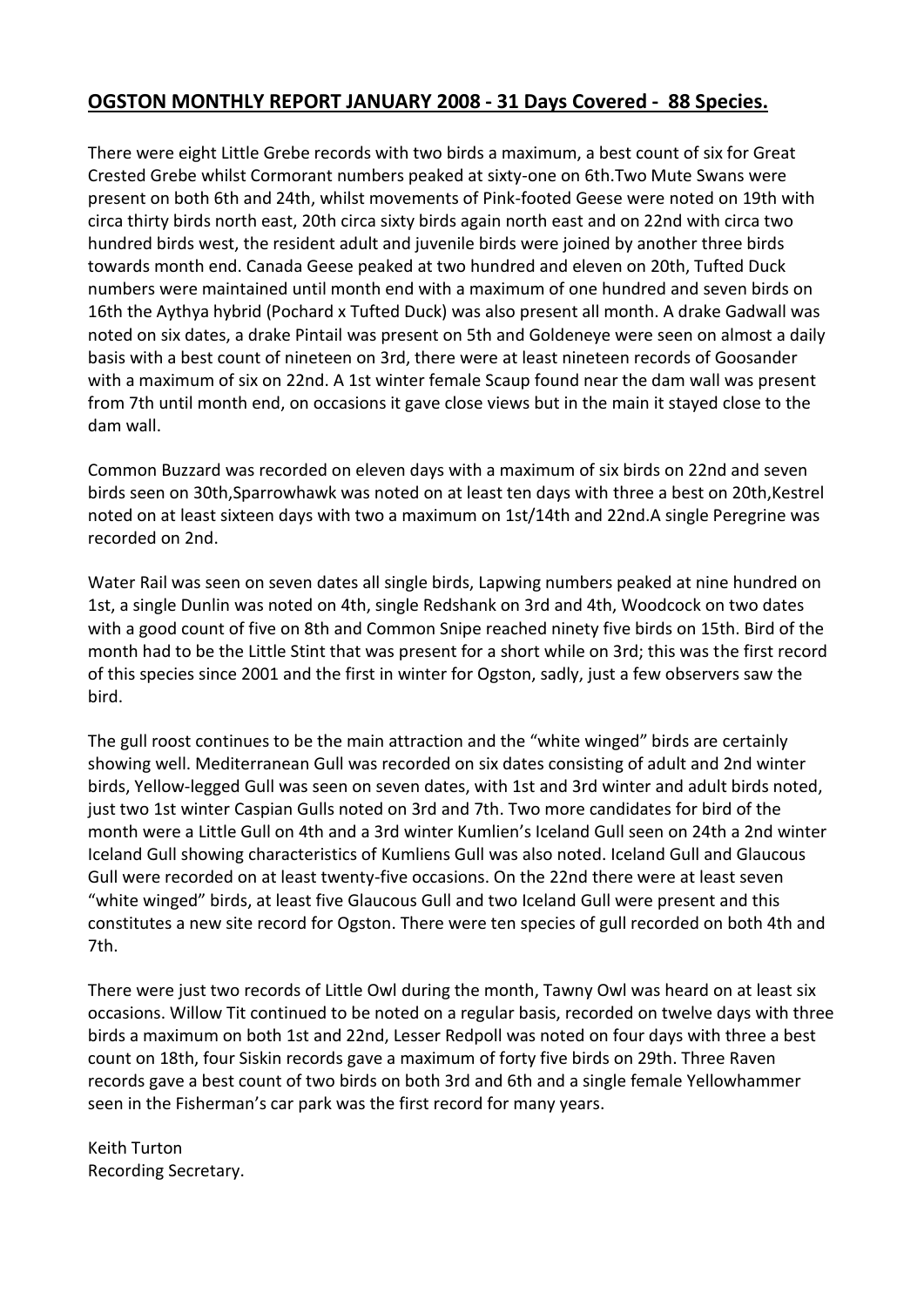# **OGSTON MONTHLY REPORT FRBRUARY 2008 - 29 Days Covered - 76 Species.**

Five records of Little Grebe with a maximum of three birds on 7th, just a single record of Great Crested Grebe involved two birds "weed dancing" on 29th, twenty-eight Cormorant were present on 15th.Grey Heron numbers improved as the month went on and a best count of twenty-four birds were seen on 24th.There were four Mute Swan records with a maximum of five on 9th, Pinkfooted Geese were noted almost on a daily basis with five birds a best count and the resident Canada Geese peaked at ninety-five on 12th.Thirteen species of duck were recorded during the month, maximum numbers were; Shelduck( two),Wigeon(seven), Gadwall (eight), Pintail(two), Shoveler(four), Teal(thirty-five), Mallard (six), Pochard (twenty-six), Tufted Duck (ninety-eight), Scaup (one), Goldeneye (twelve), Goosander (three) and Ruddy Duck (one).

There were five raptor species recorded during the month with Common Buzzard being the most prominent, recorded on at least fourteen dates with four birds a maximum on 26th, Sparrowhawk was noted on seven days with two on 27th, Kestrel seen on eleven days with three birds together on 27th and singles of both Merlin (7th) and Peregrine (25th).

Water Rail was seen on nine dates all singles, two Grey Partridge on 24th were the first record for the year, single Oystercatcher on 22nd/23rd and 28th(hopefully another breeding pair this year), single Redshank on 29th, single Curlew on 22nd and 23rd with two birds on 27th, two Woodcock records both of single birds, sixteen of Common Snipe with forty a best count on 10th.

There was a dramatic reduction in the gull roost primarily caused by a falconer being employed on Erin Void Tip to "disturb" the birds. During January there were records of "white winged" birds on twenty-nine of the thirty-one days, February gave us "white winged" birds on just ten days. Two adult Mediterranean Gulls were noted on 15th, 1-2nd winter Yellow-legged Gull on 13th, 1-1st winter Caspian Gull on both 13th and 14th, whilst Iceland Gull was recorded on just eight days, (1st and 2nd winter birds), with one bird showing characteristics of "Kumlien's" Iceland Gull. Glaucous Gull was noted on just four dates all 1st winter birds, with two present on 1st.

The first record of Kingfisher for the year came on 7th, with four Skylarks over the west bank car park another first on 25th. A Stonechat recorded near the "oak tree" on the west bank was another addition to the year list. The only other birds of note in a disappointing month were nine records of Willow Tit with a maximum of three birds on both 10th and 15th, Raven noted on eight days with two birds on 15th/23rd/24th/25th and 27th and although not a rarity, a Yellowhammer in the car park on the west bank was the first in the area for many a year.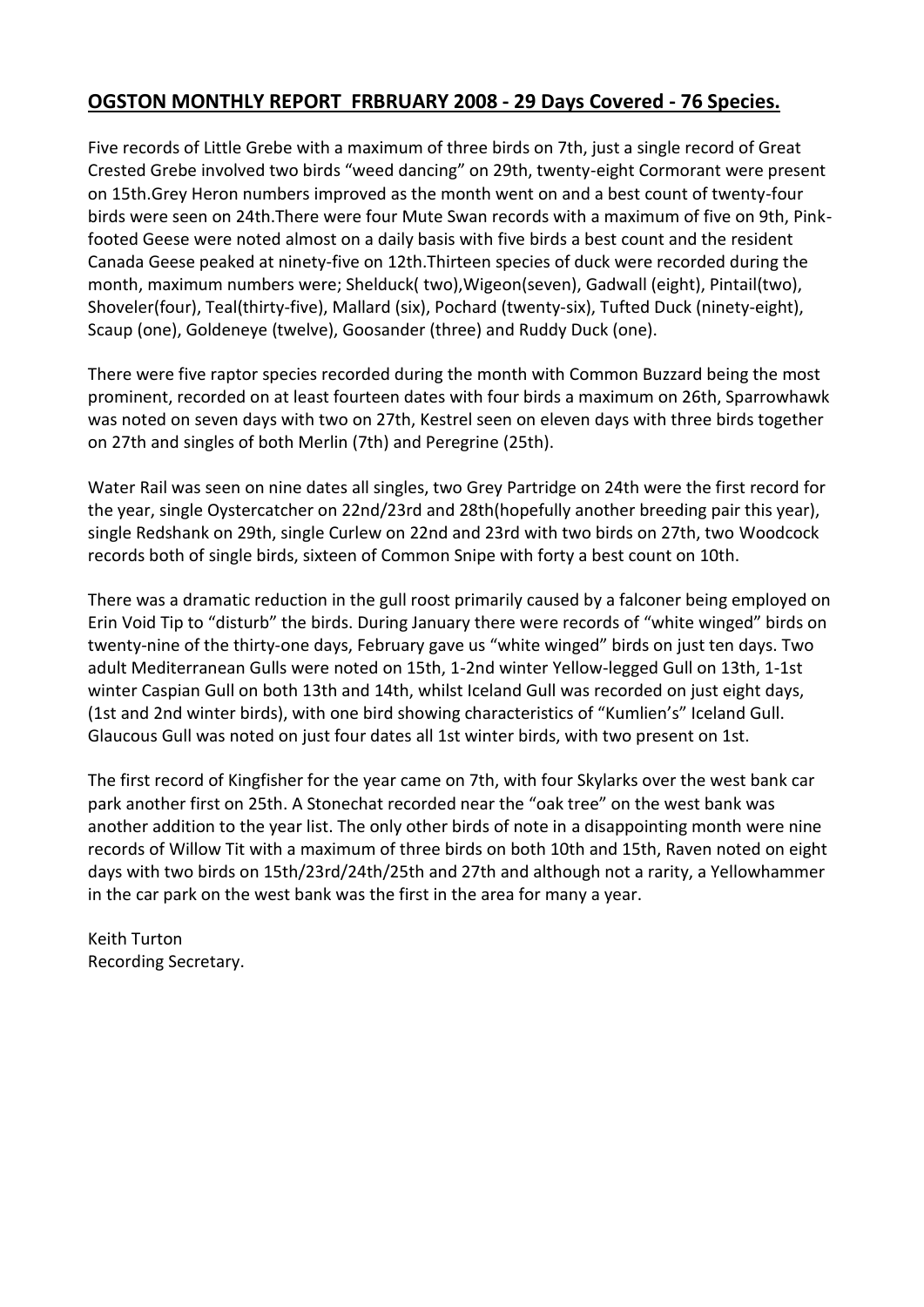# **OGSTON MONTHLY REPORT MARCH 2008 - 31 Days Covered - Species**

Six records of Mute Swan with two birds on two dates, six Whooper Swans passed through on 23rd, Greylag Goose was recorded on at least thirteen dates with a maximum of six on 15th, two Egyptian Geese which moved through south east on 23rd were a welcome addition to the year list as were two Common Scoter first noted on 22nd and still present on 30th. The first winter female Scaup was still present at month end, two Pintail were noted on 26th, Goldeneye gave at least nineteen records with nine a best count on both 2nd and 3rd, a single Red-breasted Merganser (another first for the year was recorded on 12th), with a second bird on 30th. The first candidate for bird of the month/year came on 26th when a Red-throated Diver flew in from south/south west circled for five minutes and departed high to the north east to return at 13.55hours and was observed fishing in front of the hide at 14.30 hours then left to the north east. This constituted the first record of this species since 1999 and was another very welcome addition to the list.

Six raptor species recorded during the month with the second candidate for bird of the month/year a Rough-legged Buzzard seen over the east bank from 15.00-15.15 hours, seen from the car park it was the first record since 2005. Common Buzzard was noted on at least eighteen dates with nine birds seen on 4th,Sparrowhawk was noted on fourteen occasions with three birds seen on three separate dates, Kestrel was noted on just eight dates with two birds the best count. Two Peregrines together on 21st were an excellent record, with a single bird on 30th. Three Goshawk records on 19th, 24th and 27th.

Nine species of wader were noted with single Little Ringed Plover north on 26th(one day later than 2007), Ringed Plover on 15th (21st April 2007), singles of Dunlin on four dates, Redshank on seven occasions with three birds on 26th, Curlew recorded on nine days with three birds on 27th, Common Snipe had a good count of fifty one on 18th, Oystercatcher noted almost on a daily basis and a single Jack Snipe which flew past the hide on 13th completed the list.

Sadly the gull roost came to an end very suddenly with no "white winged" birds recorded during the month, but two adult Kittiwakes present for a few hours on 26th were a very welcome addition to the list.

The first Sand Martins of the year were recorded on 19th (three days later than 2007), with four birds seen during the day, single House Martin was noted on 28th (10th April 2007), a report of the first Chiffchaff on 9th (same date as 2007), with first Willow Warbler on 31st(6th April 2007), there were three records of Stonechat on 1st, 11th and 29th. First Swallow record on 29th, with Wheatear noted on 31st and a single Brambling same date.

The other records of note were Raven on four dates with three on 23rd, two Lesser Redpoll records with four a best count on 14th, single Skylark on two dates, single Rock Pipit on 23rd was an excellent record and a first for the year and four Siskin were noted on 5th. A single Barn Owl seen on 6th was another excellent record and was another first for the year.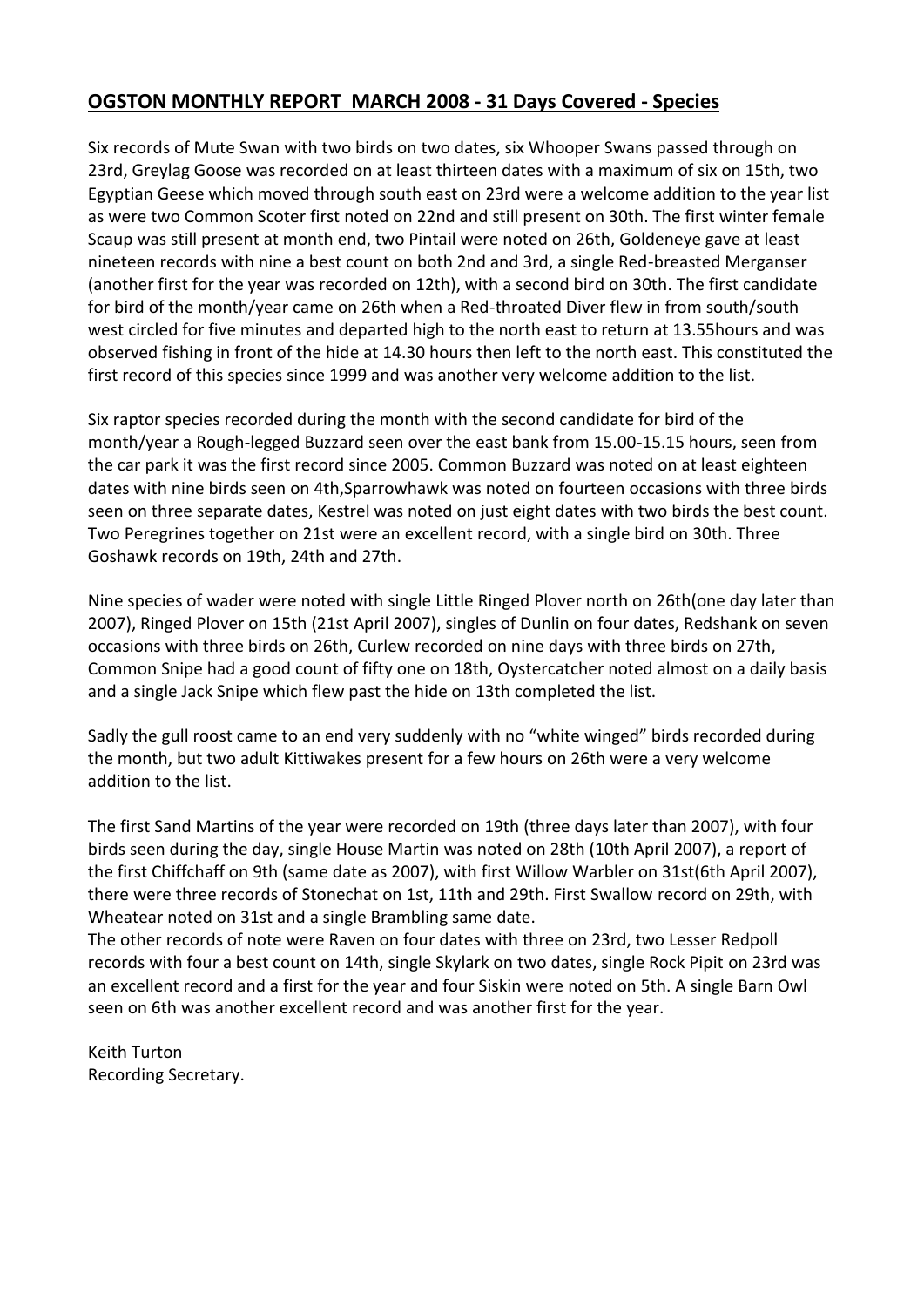# **OGSTON MONTHLY REPORT APRIL 2008 - 30 Days Covered -110 Species**

Little Grebe had maximum of six birds on both 16th and 17th which is the highest of the year so far, Great Crested Grebe had ten birds as a maximum with displaying birds noted frequently, Mute Swan was noted on at least twelve dates with a maximum of two birds on 19th, Greylag Geese were noted on eight dates with a best count of four on 3rd. All the usual wildfowl species were noted with maximums as follows: Shelduck two, Wigeon one, Gadwall 1 pair, Shoveler four, Teal fourteen, Mallard ten (with eight young noted on 17th and 18th), Tufted Duck sixteen, Scaup 1st winter bird only on 3rd and 4th, Goldeneye two and Goosander one.

There were seven raptor species recorded during the month with Ospreys noted on four dates, Common Buzzard had a maximum of six birds on 26th, Sparrowhawk three birds on 6th 7th and 26th, Kestrel two birds on 21st and 26th and single records of Goshawk and Merlin. Hobby was noted on two dates 21st and 28th.

Water Rail was seen on nine dates but not after 15th, two Grey Partridge were flushed by a dog walker on 21st, Oystercatcher was noted almost on a daily basis with three birds a maximum. A candidate for bird of the month appeared on the 20th when two Avocets were present on the west bank for most of the day giving excellent photographic opportunities. Little ringed Plover were noted on a daily basis with six birds a best count on 17th, Ringed Plover was noted on eight occasions with two a maximum, Dunlin were noted on three dates with two a maximum, new for the year was a Greenshank on 19th, Curlew on four dates with two a best count and Whimbrel also on four dates with seven birds in total.

Ogstons first ever Ring Ouzel

The bird was seen to fly across the reservoir on the 5th to the east bank by two very fortunate observers, sadly the bird was never seen again. Incredibly another bird was located on 21st and was seen by many observers feeding in fields opposite the west bank until 12.30 hours. Towards month end all warbler species were back, Garden Warbler on 24th, Whitethroat and Lesser Whitethroat on 21st,Sedge Warbler 24th, with Blackcap, Chiffchaff and Willow Warbler present from the beginning of the month. Wheatear was noted on four dates with two birds on both 16th and 17th, Yellow Wagtail was recorded on eight dates with a maximum thirteen birds on 22nd giving a total of thirty birds for the month which is almost double that of the whole of both April and May in 2007.White Wagtail was noted on eleven days with four birds a maximum on 16th. Two records of Cuckoo on 16th and 27th (the bird on 16th second earliest record: source R.T.Taylor Annual Report 1996) both birds heard not seen.

Both Common and Arctic Tern have been recorded, the first Common Tern on 9th was the earliest recorded at Ogston beating the previous record (April 14th 2005) by five days. A superb Black Tern spent most the day on 30th traversing the reservoir and was seen by many observers.

Five raven sightings during the month with two birds a maximum. Another very welcome addition to the year list was added on 27th when a Lesser Spotted Woodpecker was heard "drumming" in the area adjacent to Bottom Farm.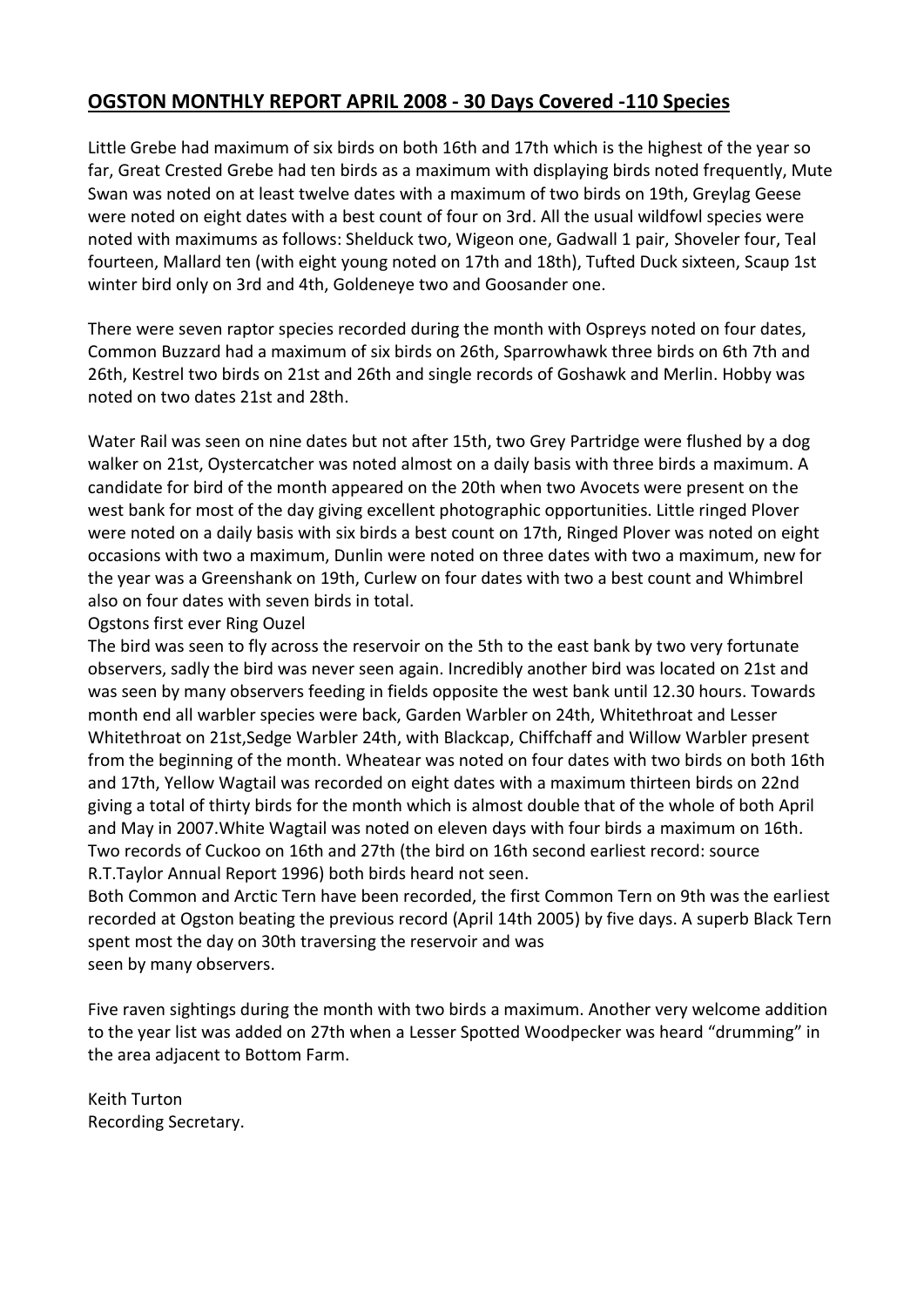# **OGSTON MONTHLY REPORT MAY 2008 - 30 Days Covered - 96 Species.**

Just five sightings of Little Grebe all singles, Great Crested Grebe had a maximum count of eighteen birds on 18th; Cormorant peaked at thirty-nine on both 29th and 30th. Grey Heron had a best count of twenty-eight on 20th. There were six single records of Mute Swan, Greylag Geese were noted on eight dates with a maximum of seven birds on 29th, three Shelduck were present on 7th, a pair of Gadwall on 5th and a single bird on 25th, male Shoveler on six dates, Mallard with eleven young on 19th and two more broods of five and three birds on 31st. There were ten records of Tufted Duck with twenty-three a best count on 18th.

There were three Osprey sightings during the month on 12th/15th and 19th.Two new birds were added to the year list on 2nd when both Red Kite and Honey Buzzard were recorded within a few minutes of each other, incredibly another Red Kite was recorded on 2nd, 20th and 26th. Common Buzzard was noted on fourteen dates with a maximum of six birds on both 2nd and 6th, (there were thirteen sightings of Common Buzzard in two hours at Highoredish on 20th). Hobby was recorded on at least five dates, Sparrowhawk on six with two birds a maximum and Kestrel; was noted on at least eleven dates again with a maximum of two birds.

Twelve species of wader were recorded during the month with a well-watched Sanderling on 21st probably the best of the bunch and the first record of the year. A single Grey Plover passed through on 16th seen by one very fortunate observer. Little Ringed Plover (noted on at least twenty seven dates), Ringed Plover (eleven dates, with seven birds present on 23rd), Oystercatcher (fifteen dates, three birds on 8th), Lapwing, Dunlin (present on nine days with seven birds on 5th), Common Sandpiper (seven dates), Redshank (on at least twenty seven dates), Curlew, Whimbrel and Common Snipe were all recorded.

Common Tern was recorded on four dates with two birds a maximum on 18th, Arctic Tern on three dates with three a best count on 14th and single Black Tern on 15th.Yellow-legged Gull was noted on two dates.

A Barn Owl was reported seen flying towards a nest box on the hide path by one lucky observer and seen to catch prey on 30th. Four Tree Pipits were recorded on 11th, sadly just outside the recording area. Single" Greenland" Wheatear was present for a time on 17th the first record of the year. A single Yellow Wagtail was noted on both 4th and 22nd. A new bird was added to the subspecies list on 18th when a Grey-headed Wagtail was recorded; the bird caused quite an amount of excitement for the observers who were present.

All the regular warblers were observed during the month with Reed Warbler being the last to arrive with single birds recorded on four dates' 23rd/26th/29th and 30th, Spotted Flycatcher made its first appearance on 6th(single) and 8th(two birds) in the churchyard at Brackenfield.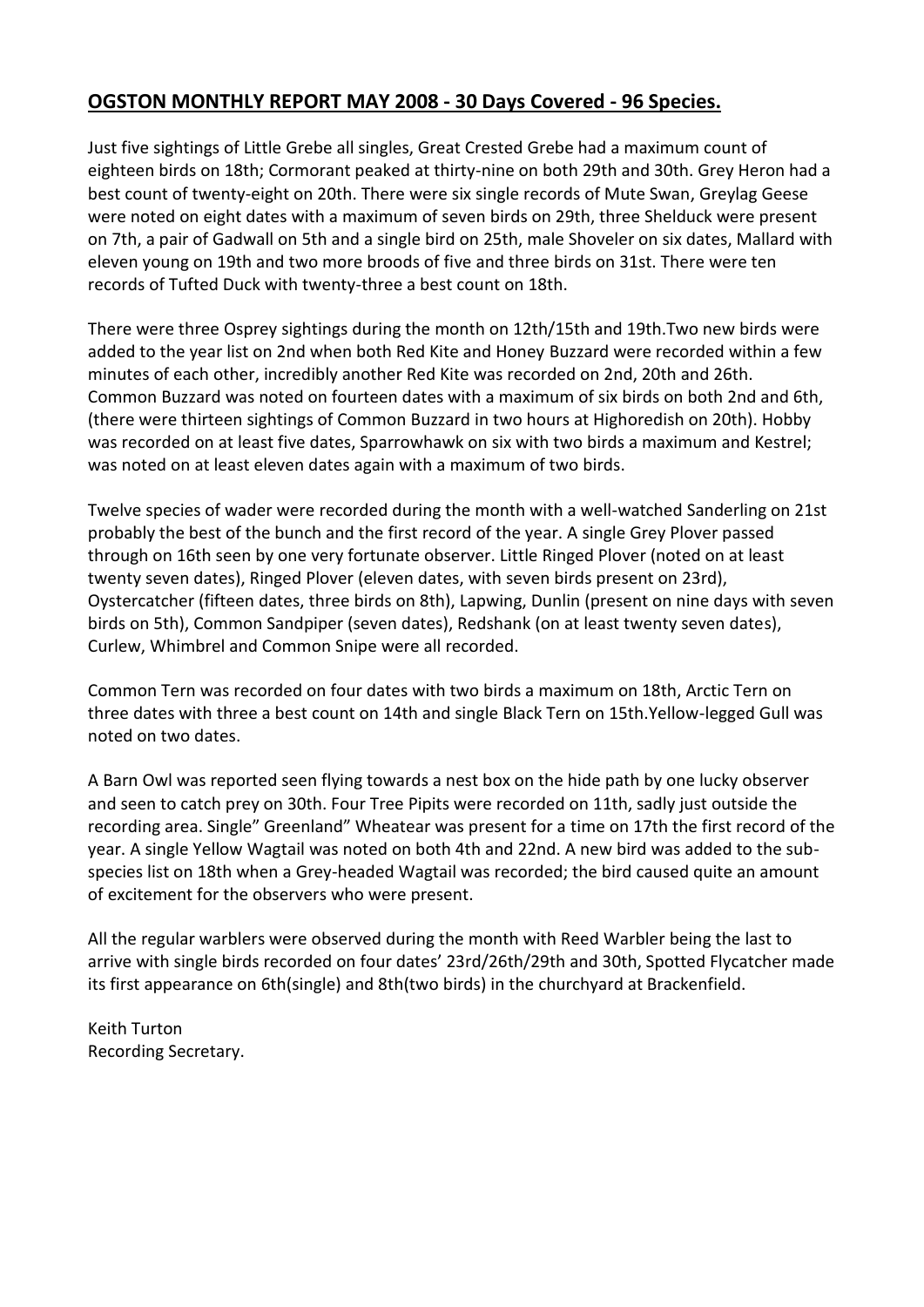#### **OGSTON MONTHLY REPORT JUNE 2008 - 30 Days Covered - 96 Species**.

There were six records of Little Grebe during the month with a best count of six on 9th and 28th, Great Crested Grebe was noted on eight dates with twelve birds on 28th and a juvenile with "stripy head" seen to fly in on 19th and land on the water. Cormorant peaked at fifty-four birds on 27th; Grey Heron had twenty-six adults and nine juveniles on 12th. Just a single record of Mute Swan on 21st, Canada Geese peaked at one hundred and twenty nine on 25th. A pair of Wigeon were present on 7th and a pair of Shoveler on 19th, Tufted Duck was noted on at least eight dates with thirteen birds a maximum on 16th.Eight Gadwall were present on 27th.

Ogston's First Great White Egret.

A first ever record of Great White Egret was present on 4th for a short while and although the news was put out on the pager system very quickly, sadly only a very small number of very fortunate observers were able to see the bird before it was flushed by someone slamming a car door.

There were eight species of raptor recorded with Osprey on both 2nd and 20th, Red Kite on 1st/ 8th and 18th the seventh record of the year in what is proving to be the best on record for this species. Common Buzzard was noted on at least seventeen dates with three birds a maximum on 4th/10th and 13th; six single records of Sparrowhawk, Kestrel recorded on twelve days with five a best count on 28th and 29th. There were at least six Hobby records and just a single Goshawk noted on 15th and single Peregrine on 7th.

Eight species of wader during the month but no sign of any breeding, Oystercatcher noted on at least eighteen dates, Ringed Plover on ten with two birds on 26th, nine Lapwing records gave a maximum of eighty birds on 21st,Common Sandpiper noted on nine dates with nine birds on 30th, five Redshank records with two birds on 1st and 2nd. Single Curlews were noted on 2nd/3rd, 8th and 9th and 28th. Little Ringed Plover was recorded almost on a daily basis with six birds a maximum on 24th. Dunlin was recorded on 7th and 9th both singles.

An adult Kittiwake was an excellent record on 1st; Yellow-legged Gull was recorded on four dates, Common Tern was noted on eleven dates with four birds on 14th, four Black Tern on 1st and two records of Arctic Tern with five birds present on 1st and a single on 3rd.

Most warbler species were recorded including Garden, Sedge, Reed and Willow Warbler, Whitethroat, Chiffchaff and Spotted Flycatcher with juveniles of both Sedge Warbler and Whitethroat recorded.

Other birds of note were single Crossbill on 8th first record of the year with seven birds noted moving west on 22nd ,two more on 28th and four more on 30th. Single Barn Owl and four Raven records.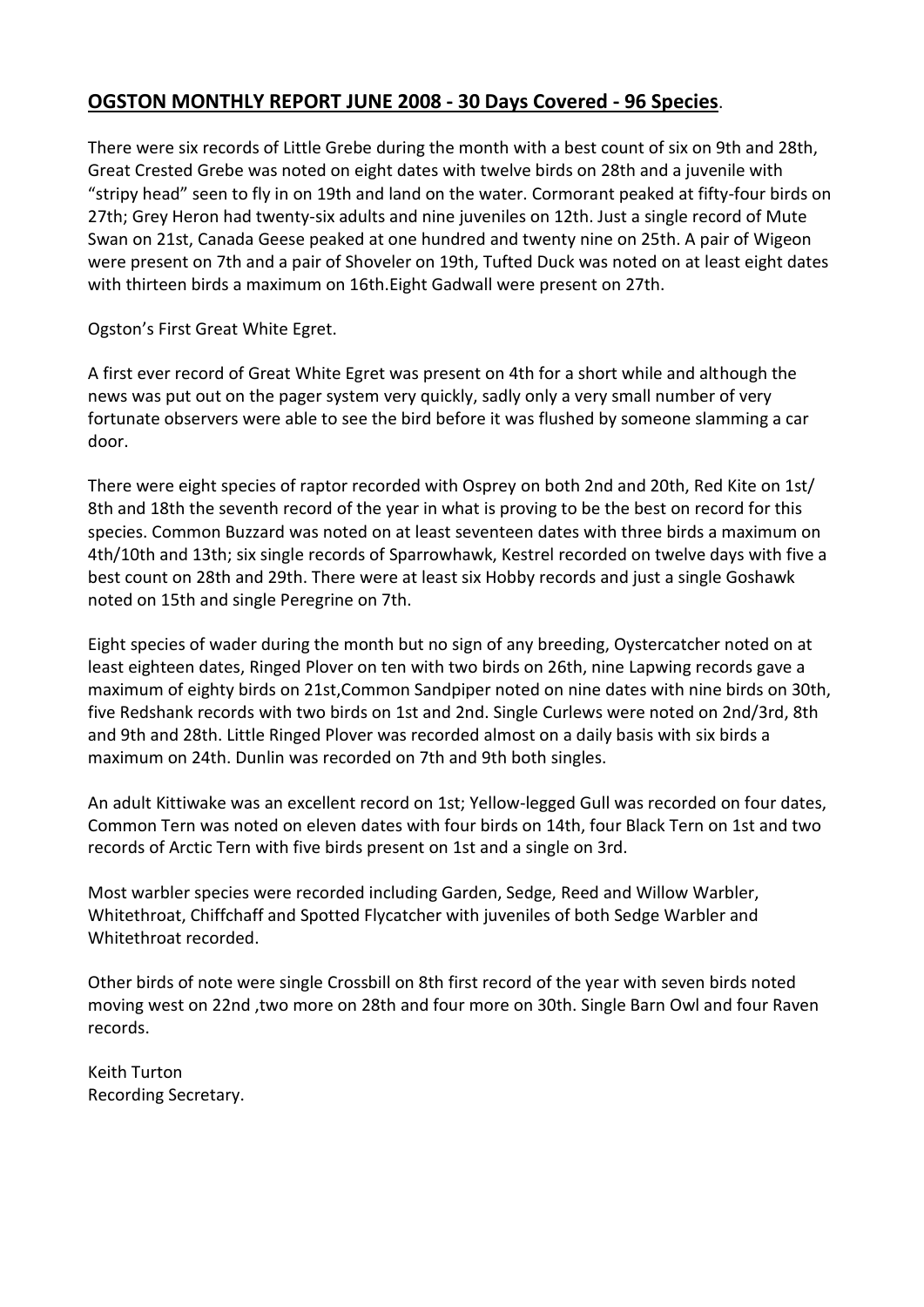# **OGSTON MONTHLY REPORT JULY 2008 - 31 Days Covered - 100 Species**

Little Grebe was noted on at least four dates with sixteen a maximum on 22nd which included three broods of 2/2/1, Great Crested Grebe had eight records with a best count of twenty-six on 14th which included eight juveniles. First candidate for bird of the month a juvenile Black-necked Grebe was present on 10th, the bird, the first record since 2005 spent most of the time asleep. The first record for the year of Little Egret was of two birds present on 3rd there were eight further singles noted with three birds present on 26th. Shoveler (seven records maximum four), Teal (twelve, max.fourteen), Mallard (four, max. 120), Pochard (six, max.three juveniles 16th), Tufted Duck (eleven, max. seventy eight including two broods of three and two young), Ruddy Duck and Common Scoter both singles were all recorded during the month. TheTufted+Pochard hybrid with the red bill saddle, which has been on site since mid-month, was marked at Sao Jacinta south of Portugal on 11-02-2008 as a juvenile from 2007. The bird has been christened Red 11. A Moorhen was observed with six tiny young in the Kingfisher Pond and the number of Coot increased from thirty-two on 5th to a maximum of one hundred and one on 29th.Two days after the fish stocks were replenished in the reservoir the number of Cormorants increased and eightyone birds were present on 24th.

Five raptor species were noted Common Buzzard, Hobby, Sparrowhawk, Kestrel and Peregrine with a juvenile bird on 29th.

Fifteen wader species were recorded during the month with maximums being: Oystercatcher (three), Little Ringed Plover (eight) sadly no breeding records, Ringed Plover (one), Lapwing (two hundred and eighty four), single Sanderling, Dunlin (three), Green Sandpiper (four), Common Sandpiper (seventeen), Redshank ten, which constitutes a new site record, previous best was nine birds 24th March 1996, single Greenshank, Curlew (two), Whimbrel (two), Common Snipe (one), Black-tailed Godwit (eight). The Curlew Sandpiper that was present on 24th from mid-afternoon was another very welcome addition to the year list, particularly with it being an adult and in part summer plumage, this was the first adult July record since 1994.

There were at least nineteen Common Tern records with a maximum of five birds on both 26th and 31st, single Arctic Tern on 29th and a Black Tern on 6th.Three records of Yellow-legged Gull with one adult on 23rd and 2-2nd summer birds (24th/27th).

Two juvenile Little Owls were noted on 22nd and Barn Owl showed on at least ten days. Kingfisher was recorded on twenty four days with four birds a best count on 18th, three records of Green Woodpecker 5th/27th and 30th and juvenile Great Spotted Woodpeckers visiting the feeders near the hide on a regular basis.

Another addition to the year list came on 13th when a female Redstart was recorded in Brackenfield Churchyard by one very fortunate observer, a Yellow Wagtail was noted on 26th. Forty-two Linnet on 29th was a good record, with Siskin noted on five dates with a best count of twenty on11th and two records of Crossbill single on 13th and two birds on 20th.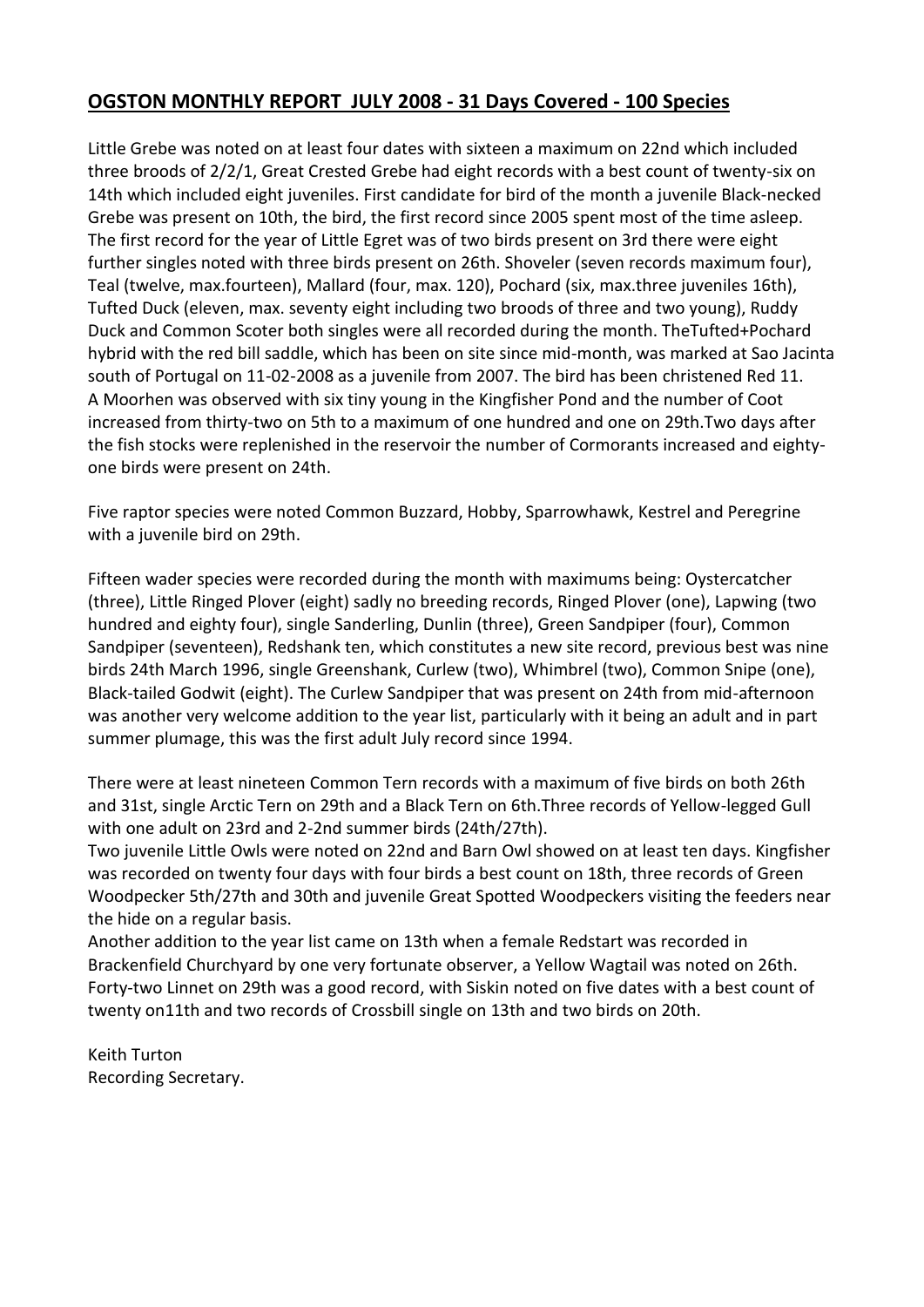# **OGSTON MONTHLY REPORT AUGUST 2008 - 31 Days Covered - 110 Species.**

Little Grebe had a maximum of eight birds on 19th with one juvenile on 7th, Great Crested Grebe had seven juveniles on 4th with a maximum twenty five birds on 13th, Cormorant peaked at sixty nine birds on 5th.Little Egret were present on almost a daily basis with a best count of three birds on 25th/27th/28th/29th, 30th and 31st, single Greylag Goose noted during month whilst Canada Goose had a maximum two hundred and twenty three on 27th. A single Shoveler was present on 1st, whilst four Wigeon on 26th were a good record. There were five juvenile Shelduck recorded, Mallard had a best count of one hundred and fifty on 11th, at least eight records of Tufted Duck with seventy on 11th and a single Goosander on 24th.

Nine raptor species were recorded with two contenders for bird of the month, namely Honey Buzzard, the second record of the year and the only record so far of Marsh Harrier, a very welcome addition to the year list. Osprey records have been excellent with three sightings on some days, twelve Hobby records with three a best count on 4th, eight Peregrine records with a juvenile bird on three dates and a single Merlin on 9th.

Fourteen wader species noted during the month with Little Ringed Plover noted on almost a daily basis and a best count of seven on 12th, Ringed Plover had a maximum of six on 5th, Lapwing had eight records with a best count of two hundred and eighty five on 6th. Single Turnstone was recorded on both 2nd and 13th, single Curlew on three dates, Whimbrel noted on two days, single Redshank. Black-tailed Godwit was recorded on four dates with two birds on each day; Dunlin was noted on at least twenty days with seven birds a maximum on 5th and single juveniles on 1st and 9th, Common Snipe noted on at least sixteen dates. Common Sandpiper had a maximum of fifteen birds on 1st, Green Sandpiper gave us eight records with a best count of three on 1st and Greenshank was recorded on eighteen dates with three a maximum on both 21st and 27th, an excellent and well above average year for both these species.

Two Yellow-legged Gull were noted(both adults) on 10th and 12th, Common Tern had at least twelve records with three a maximum on 17th ands Arctic Tern had six birds on 2nd and two on 6th. A single adult Black Tern moved north on 30th.

One record of Tawny Owl with three birds heard on 4th, Little Owl gave at least eleven records with a best count of three on 4th. A single Tree Pipit on 2nd was another welcome addition to the year list, as was a Marsh Tit seen on both 20th and 27th, the bird which was the first record since 2003 was seen near Carr Pond, an immature Redstart was recorded on both 21st and 24th and three Wheatear were a good find on 26th.Raven was noted on ten dates with five birds a best count on 11th, single Crossbill was observed on 4th and 17th and four records of Siskin with a maximum of circa fifty birds on 18th.Two Grey Partridge on 30th were the first record for some time.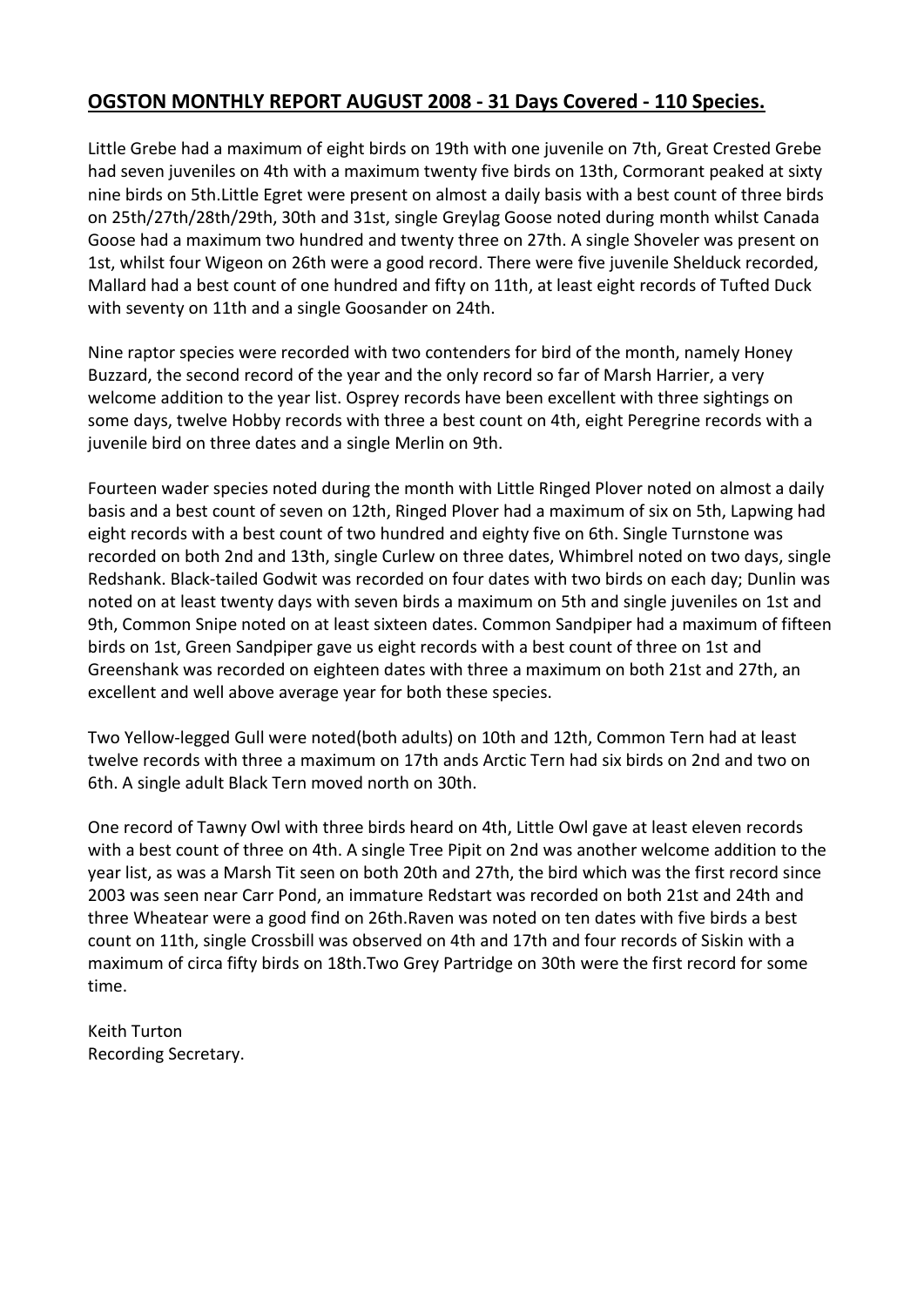# **OGSTON MONTHLY REPORT SEPTEMBER 2008 - 30 Days Covered - 116 Species**

The first day of the month saw a new bird added to the Ogston list (the third addition this year). The bird a Wryneck was first seen near Church Farm and for the next three days created a tremendous amount of interest and was enjoyed by many observers. The bird was only the third county record and although it could be elusive at times it also gave excellent views on occasion. The fourth addition to the all time list was a Montagu's Harrier on the 7th which passed high over the reservoir and drifted slowly south and delighted the few observer's who were present.

Little Egret was present from 1st to 11th with two birds a best count on seven of those days, a single Greylag Goose was noted on most days with the resident Canada flock which peaked at three hundred and fifty birds on 20th. Up to twenty four Wigeon were on site from mid month, a single Pochard on three dates, two Pintail on 13th, three on 22nd and a single on 24th, nine Common Scoter 24th with two more on 25th and six Ruddy Duck on 24th. The second Redthroated Diver of the year (an adult in summer plumage) was present from 08.10 hours on 23rd until it flew off west at 10.58 hours. This represents only the second time that two birds have been recorded in any one year the previous occasion being May and October 1999.

After a poor year in 2007 Osprey records improved greatly with five and six sightings on some days with records on at least eighteen dates during the year. Common Buzzard sightings were again very good and a maximum nine birds were in the air together on 13th. Honey Buzzard sightings were excellent with two different birds on 10th, a single bird on 14th and a juvenile on 15th, two Goshawk sightings a juvenile bird on 26th and a single was noted on 18th with six Sparrowhawk seen on same day, Kestrel, Hobby, and Peregrine were also seen during the month.

Towards the end of the month the water levels increased tremendously, however we still managed twelve species, Oystercatcher, Little Ringed Plover, Ringed Plover, the first Golden Plover of the year (three birds flew north west over Highoredish on 1st), Lapwing, Turnstone(single 22nd, two 28th, Dunlin, Common Sandpiper, Redshank, Greenshank, Curlew and Common Snipe.

Common Tern was noted on two dates with two birds on 6th and a juvenile on 7th, a juvenile Arctic Tern passed through on 23rd and three Black Tern were present for most of 13th and an adult Mediterranean Gull also flew through on same date. A Kittiwake was on site briefly on 7th, a third winter Yellow-legged Gull was noted on 24th and 26th.

Other birds worthy of a mention were Tree Pipit on 7th, a Marsh Tit seen on at least ten dates, two Common Crossbill on 7th, the first Redwing of the year on 26th and last but not least two Corn Bunting on 11th not seen here for many a year and a Stonechat on 30th.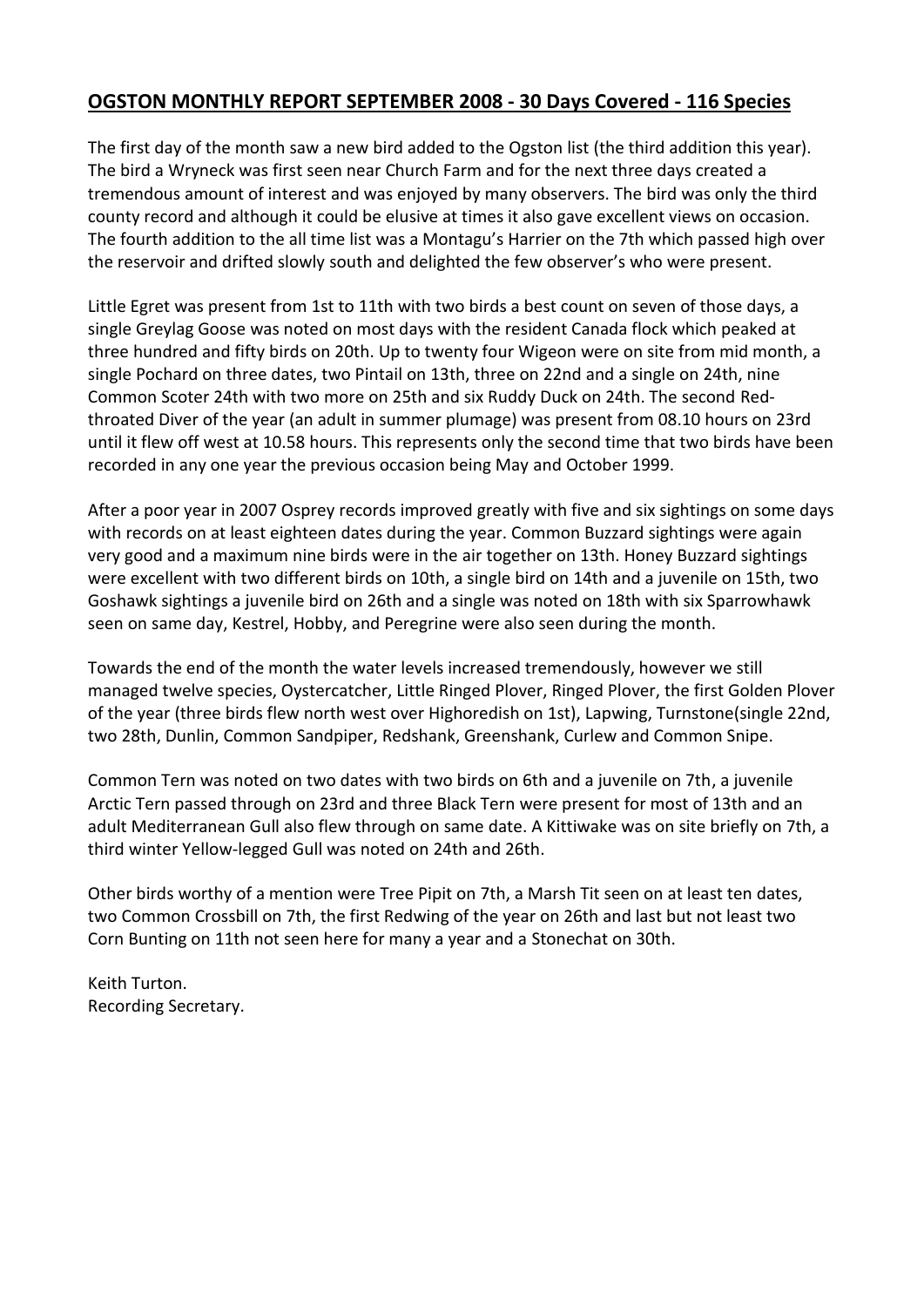# **OGSTON MONTHLY REPORT OCTOBER 2008 - 31Days Covered - 95 Species**

Both Little Grebe and Great Crested Grebe were noted during the month with maximum counts of five (31st) and fifteen (3rd) respectively, Cormorant had a best count of forty eight on 3rd. Pinkfooted Geese with circa seven hundred birds flying west on 6th, and circa one hundred and twenty east on 21st with three more south east on 28th. Two Greylag Geese were on site on 19th and 27th, there were at least seven Wigeon records with thirteen a best count on 5th, three Gadwall records on 7th and 29th, Goldeneye was noted on at least eight days with a best count of four birds on 30th, with Goosander present on 21st, 24th, 28th and 29th. A total of sixteen Whooper Swan passed over the site south east on 27th and single Mute Swan was present on three dates with three birds on 31st. Two Mandarin Duck on 28th were a very welcome addition to the year list.

Common Buzzard was noted on at least fourteen dates with four birds a maximum on both 9th, 17th, 29th and 31st, Sparrowhawk was recorded on at least thirteen dates with a best count of five (sightings) on 27th and 31st, there were fourteen Kestrel records again with three birds a best count on 12th and finally three Peregrine records on 5th, 9th and 27th.

September had twelve wader species recorded; sadly this month there has been only five. Lapwing noted on at least six dates with a maximum of one hundred and eighty, Common Snipe on twenty three dates with a best count of twenty two on 28th and a single bird on 19th of a bird considered to be of Faroe Island Race. The second Jack Snipe record for the year was that of a bird seen on the west bank on 28th October. A Dunlin was present on 31st.

A candidate for bird of the year a Grey Phalarope which was present for only a few hours on 27th was first observed in front of the members hide. The bird(an adult in winter plumage) could also be seen quite easily from the west bank area. Although the information was quickly put out on the Birdnet Pager System, sadly the bird left at 13.20 hours and not many observers were able to connect with it. The only other Grey Phalarope records were both of single birds; one on 4th November 1984 and one 16th October 1987(Source M.F.Stoyle Systematic List 1991).Another new bird for the year list a Water Pipit was observed going to roost in fields opposite the west bank on 27th but was not located the following day.

There were records on seven dates of Yellow-legged Gull with juvenile/1st winters on 9th/11th/25th/28th/29th and 30th, 1-2nd winter on 29th and single adult on 25th with two on 30th and two adults again on 31st together with a1-1st winter bird. An adult Caspian Gull was present on 25th, and an adult and 1-3rd winter on 31st. A juvenile Arctic Tern passed through on 14th.

There were two Barn Owl sightings during the month on 11th and 31st,three sightings of Rock Pipit on 7th/12th and 23rd, Stonechat was recorded on fourteen dates with the 24th being the last. Marsh Tit was noted on three dates 12th/24th and 25th, there were five Raven records with six birds noted on 12th. The first Tree Sparrow records of the year on 12th were of a single in west bank car park and two birds in Carr Pond area, Lesser Redpoll was noted on five dates with circa fifty birds on 12th and three Siskin records with a best count of circa twenty birds on 5th brought the month to a close.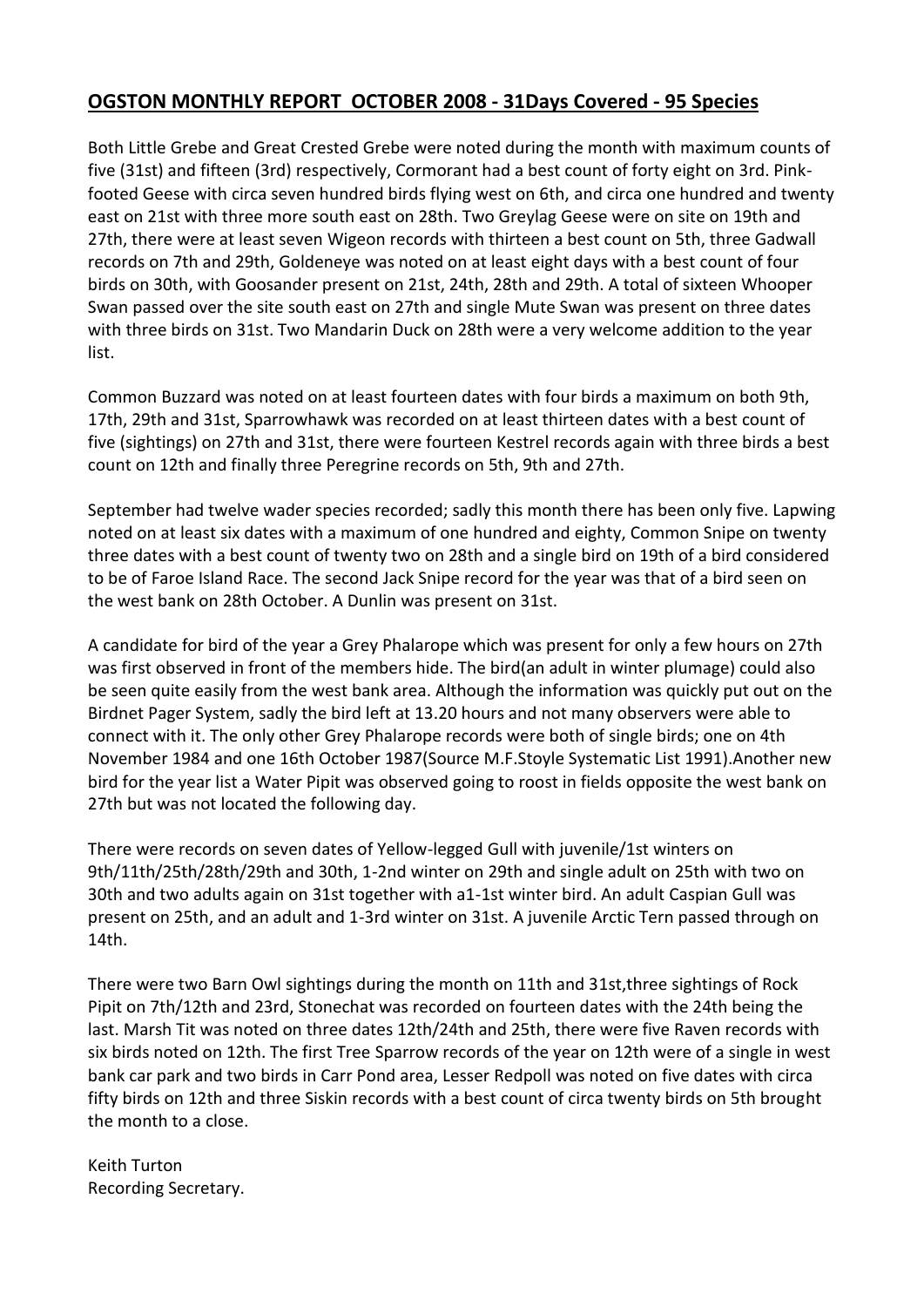# **OGSTON MONTHLY REPORT NOVEMBER 2008 - 30 Days Covered - 90 Species.**

Just three records of Little Grebe with a best count of five birds on 4th, Great Crested Grebe had a maximum of ten on 3rd, Cormorant reached thirty two on 3rd. Candidates for bird of the month were the eleven Bewick's Swans which circuited the reservoir on 2nd for five minutes before departing east over south hill, sadly the birds did not land, they were however a very welcome addition to the year list. A single Whooper Swan was present for most of the day on 19th with ten more Whoopers east on 30th at 12.30 hours, three" wild swans" either Bewick's or Whooper flew east at 10.40 on same date, whilst Mute Swan had a single bird on 1st with two juveniles noted on 15th. Pink-footed Geese were recorded on three dates with seventy eight birds moving east on 19th, three birds on site on 20th and a single present from 21st. Five Shelduck were new on 17th, Teal had a best count of forty five on 15th, there were four Pochard records with eight a maximum on 20th. A single first winter drake Scaup on 18th was a new bird for the month but only for the day. Goldeneye were noted most during the month with a best count of six birds on 7th, with seven bird being the maximum for Goosander on 29th.A single Egyptian Goose was an addition to the monthly list on 27th. Another candidate for bird of the month was found on 27th, the bird, a juvenile Shag was found at about 14.30 hours and was still on site at dusk. The first record since 1993 the bird was an excellent and very welcome addition to the year list. The 1993 Annual Report contained this reference to Shag: With only ten previous records of up to four birds all within the period 1971-1982 in the months March, May, August and December many new birders still needed to connect with this species for their'Ogston List'1993 was the ideal year. Eleven birds, eight adults with three immatures arrived on 1st February in the late afternoon. This exceptional record was linked with a national influx inland. One adult 3rd and 4th February with two adults 5th February. One immature 10th and 11th February and one bird on the reservoir 16th March having spent the previous two weeks on the Hall Pond. (Source Annual Report 1993 Author R.T.Taylor).

Common Buzzard and Kestrel both had four birds as a maximum on 7th and 17th respectively; Sparrowhawk had three as a best count on 3rd.

Although no 'White Winged Gulls' have as yet been recorded, both Yellow-legged and Caspian Gull have been noted in the roost an adult from each species(both on 1st) and 1-1st winter Yellowlegged Gull (20th).

Two records of Barn Owl single 11th and two birds on 28th, single Little Owl on 15th and 17th, six Kingfisher records with two birds on 2nd and 3rd, three late records of Barn Swallow on 8th, 21st and 22nd.

A Stonechat was noted on at least eight dates, circa five hundred Fieldfare and circa eight hundred Redwing, single Chiffchaff on 1st, Marsh Tit noted on 12th and 14th, six Raven records with two birds on 3rd, 7th, 16th and 20th, single Brambling on 1st and 8th, circa sixty Lesser Redpoll and circa forty Siskin and circa six hundred Starlings were the only other records of note.